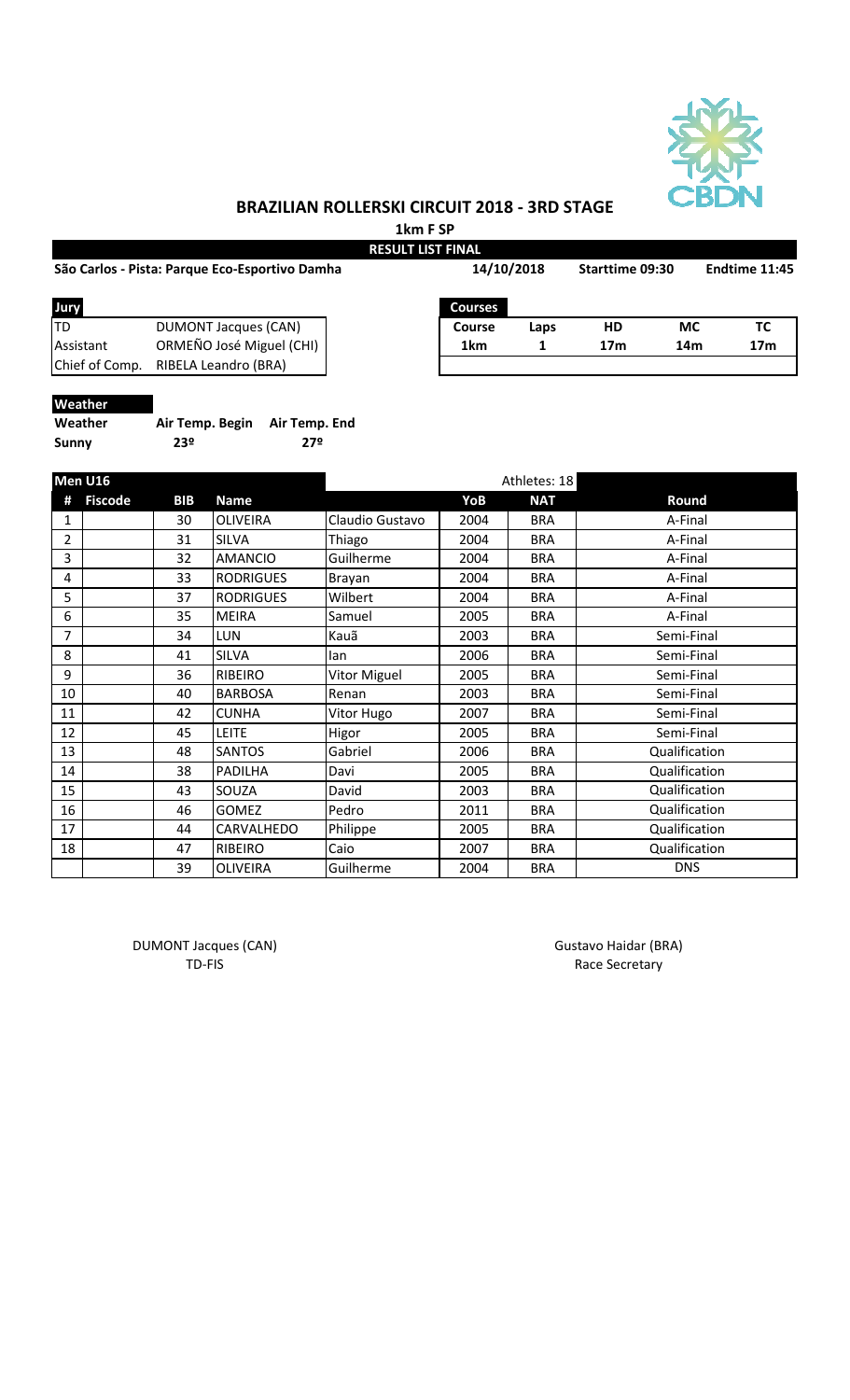

# **BRAZILIAN ROLLERSKI CIRCUIT 2018 - 3RD STAGE**

**1km F SP**

|                | São Carlos - Pista: Parque Eco-Esportivo Damha | 14/10/2018     | Starttime 09:30 | Endtime 11:45   |     |                 |
|----------------|------------------------------------------------|----------------|-----------------|-----------------|-----|-----------------|
| Jury           |                                                | <b>Courses</b> |                 |                 |     |                 |
| <b>ITD</b>     | <b>DUMONT Jacques (CAN)</b>                    | Course         | Laps            | HD              | МC  | ТC              |
| Assistant      | ORMEÑO José Miguel (CHI)                       | 1km            |                 | 17 <sub>m</sub> | 14m | 17 <sub>m</sub> |
| Chief of Comp. | RIBELA Leandro (BRA)                           |                |                 |                 |     |                 |

### **Weather**

| Weather | Air Temp. Begin Air Temp. End |     |
|---------|-------------------------------|-----|
| Sunny   | 23º                           | 27º |

|                | Men U16        |            |                  |                     |      | Athletes: 18 |             | 1km F SP    |               |
|----------------|----------------|------------|------------------|---------------------|------|--------------|-------------|-------------|---------------|
|                | <b>Fiscode</b> | <b>BIB</b> | <b>Name</b>      |                     | YoB  | <b>NAT</b>   | <b>Time</b> | <b>Diff</b> | <b>Points</b> |
| 1              |                | 30         | <b>OLIVEIRA</b>  | Claudio Gustavo     | 2004 | <b>BRA</b>   | 0:01:59,49  |             |               |
| $\overline{2}$ |                | 31         | <b>SILVA</b>     | Thiago              | 2004 | <b>BRA</b>   | 0:02:00,00  | 0:00:00,5   |               |
| 3              |                | 32         | <b>AMANCIO</b>   | Guilherme           | 2004 | <b>BRA</b>   | 0:02:06,18  | 0:00:06,7   |               |
| 4              |                | 33         | <b>RODRIGUES</b> | Brayan              | 2004 | <b>BRA</b>   | 0:02:07,09  | 0:00:07,6   |               |
| 5              |                | 37         | <b>RODRIGUES</b> | Wilbert             | 2004 | <b>BRA</b>   | 0:02:10,68  | 0:00:11,2   |               |
| 6              |                | 35         | <b>MEIRA</b>     | Samuel              | 2005 | <b>BRA</b>   | 0:02:19,37  | 0:00:19,9   |               |
| 7              |                | 36         | RIBEIRO          | <b>Vitor Miguel</b> | 2005 | <b>BRA</b>   | 0:02:20,35  | 0:00:20,9   |               |
| 8              |                | 34         | <b>LUN</b>       | Kauã                | 2003 | <b>BRA</b>   | 0:02:21,37  | 0:00:21,9   |               |
| 9              |                | 40         | <b>BARBOSA</b>   | Renan               | 2003 | <b>BRA</b>   | 0:02:25,68  | 0:00:26,2   |               |
| 10             |                | 41         | SILVA            | lan                 | 2006 | <b>BRA</b>   | 0:02:26,84  | 0:00:27,3   |               |
| 11             |                | 42         | <b>CUNHA</b>     | Vitor Hugo          | 2007 | <b>BRA</b>   | 0:02:37,26  | 0:00:37,8   |               |
| 12             |                | 45         | <b>LEITE</b>     | Higor               | 2005 | <b>BRA</b>   | 0:02:42,61  | 0:00:43,1   |               |
| 13             |                | 48         | <b>SANTOS</b>    | Gabriel             | 2006 | <b>BRA</b>   | 0:02:48,00  | 0:00:48,5   |               |
| 14             |                | 38         | PADILHA          | Davi                | 2005 | <b>BRA</b>   | 0:02:52,77  | 0:00:53,3   |               |
| 15             |                | 43         | SOUZA            | David               | 2003 | <b>BRA</b>   | 0:03:04,81  | 0:01:05,3   |               |
| 16             |                | 46         | GOMEZ            | Pedro               | 2011 | <b>BRA</b>   | 0:03:23,97  | 0:01:24,5   |               |
| 17             |                | 44         | CARVALHEDO       | Philippe            | 2005 | <b>BRA</b>   | 0:03:34,40  | 0:01:34,9   |               |
| 18             |                | 47         | RIBEIRO          | Caio                | 2007 | <b>BRA</b>   | 0:04:23,44  | 0:02:23,9   |               |
|                |                | 39         | <b>OLIVEIRA</b>  | Guilherme           | 2004 | <b>BRA</b>   | <b>DNS</b>  | <b>DNS</b>  |               |

DUMONT Jacques (CAN) and the control of the Gustavo Haidar (BRA) control of the Gustavo Haidar (BRA)

TD-FIS Race Secretary